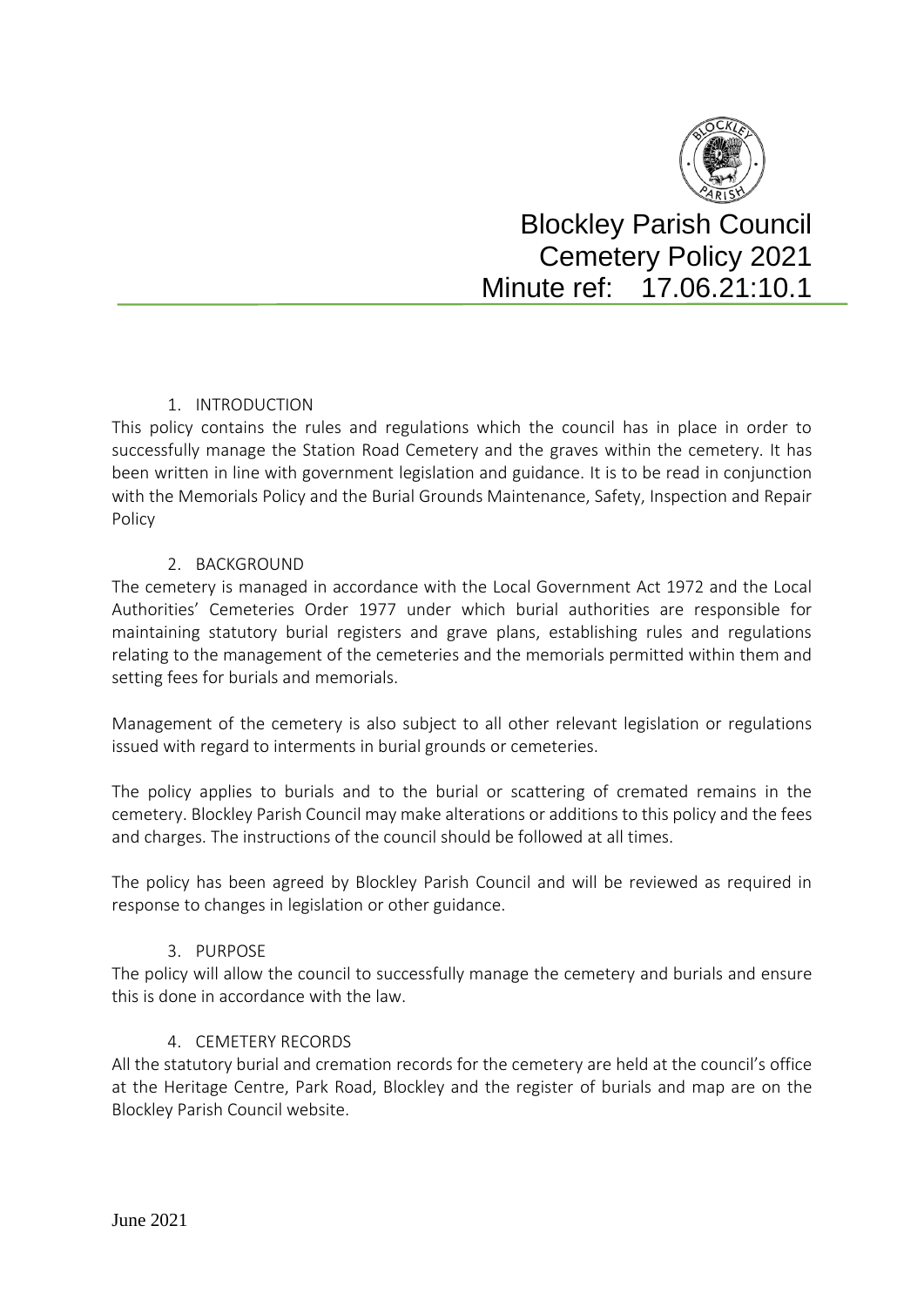#### 5. GRAVES

Purchasing a private (purchased) grave space (burial rights) A Grant of Exclusive Right of Burial can be purchased at the time an interment takes place or in advance to reserve a grave space for cremated remains. To reserve a full body burial space is not permitted.

When a grave is purchased, this refers to the purchase of the Exclusive Right of Burial in the grave space and not the purchase of the land itself. This means that you do not own the land but have the exclusive right to say who can be buried in the grave.

The council will issue a Deed of Grant to the person purchasing a private grave space and register them as the owner. The burial rights can be purchased for up to three interments and a fee paid on initial purchase. The number of interments will be indicated on the Deed. The council currently grants burial rights for a period of 100 years.

Memorials and headstones are only permitted on private graves and only with the council's prior permission.

The transfer of a Grant of Exclusive Right of Burial is a legal process and each transfer must be looked at individually. Contact the council for more information. Once the grave owner has been interred within the grave it is advised that the ownership is transferred. No further burials, interments, new memorials or changes to memorials will be allowed until ownership has been transferred. The new owner must demonstrate ownership of the grave by producing a will, grant of probate, letters of administration or a Statutory Declaration witnessed by an authorised court official, a Commissioner of Oaths, a magistrate or solicitor to prove that they are next of kin. A fee should also be paid. If the ownership is not transferred on the death of the owner, the grave will be considered to be closed.

Any selection of a grave space needs to be approved by the Clerk and consistent with the plan of the cemetery. Burials are only allowed in designated areas. Arrangements can be made to meet the Clerk to select a grave space.

Only the owner of the Exclusive Rights of Burial or their personal representative can authorise the reopening of the grave space. This authorisation must be received in writing. The Deed of Grant should also be produced when an interment takes place. Where this is not reasonably possible, any person whom the council considers to be entitled to request that the grave may be opened may do so by making a statutory declaration and giving indemnity to the council.

The ownership of the Exclusive Right of Burial in non-purchased graves remains with the council.

More than one interment may take place in the grave which may be of persons who are unrelated.

No memorials are permitted on unpurchased grave spaces.

All private graves and memorials should be kept in good repair by the owner. The council is not responsible for any damage caused to a private grave space. Items may be placed in the grave

June 2021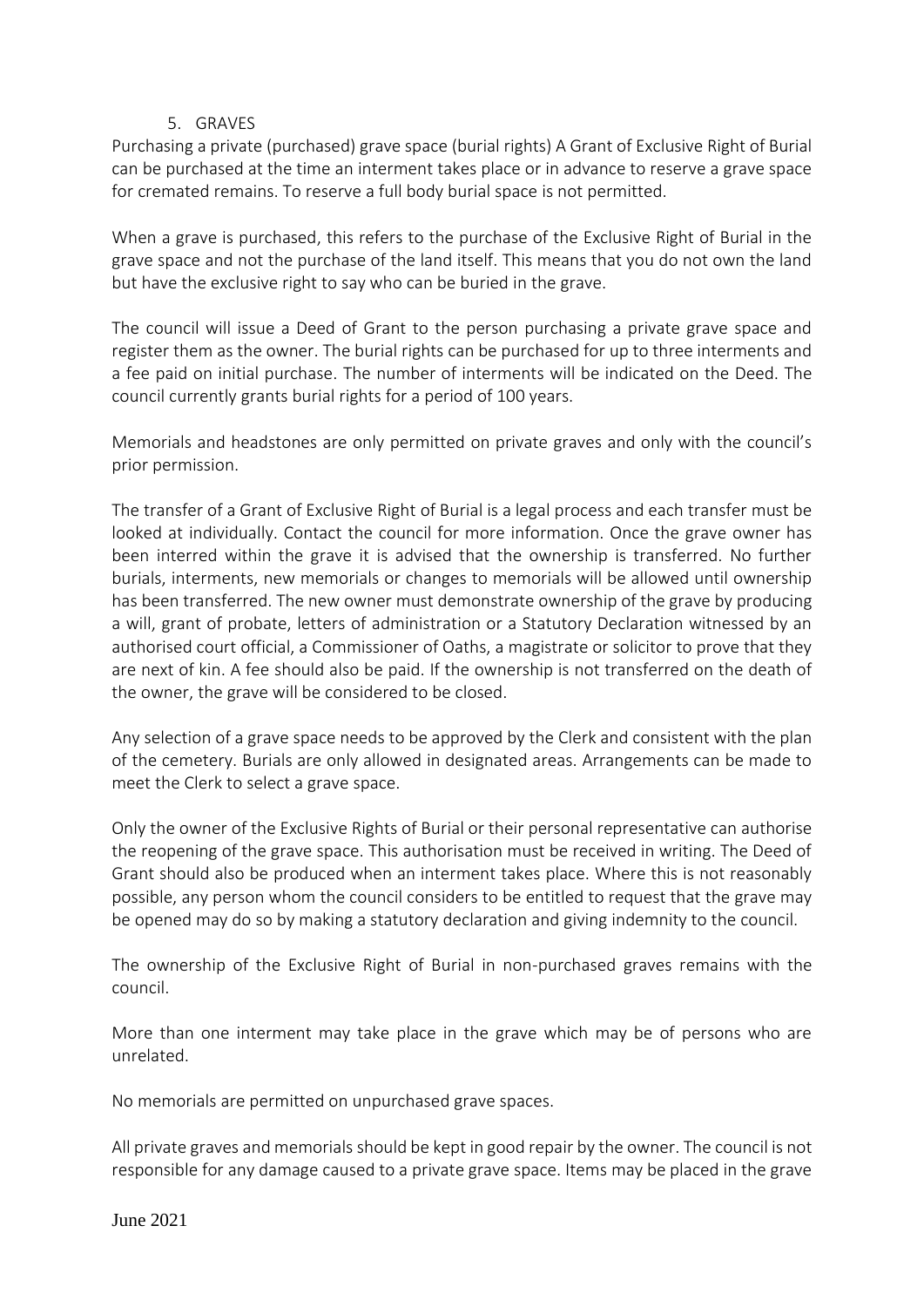space. No item may be placed beyond this. This includes the planting or placing of shrubs or plants, vases, crosses, pictures, kerbing or any other item that may denote the grave boundary or restrict the maintenance of the area. Any such item may be removed without notice. The council may remove any material or inscription which is deemed to be outside of the memorial policy or may have fallen into disrepair. This includes lighting.

Fresh floral arrangements will be removed from all graves two weeks after the funeral.

Please read the Memorial Policy for further details.

# 6. NOTICE OF INTERNMENT AND REGISTRAR'S CERTIFICATE

A completed Notice of Interment and the registrar's or coroner's certificate must be received at least two working days before the day the burial is due to take place. The Notice must be signed by the grave owner or their personal representative. The council will not accept responsibility for the accuracy of the details contained in the Notice of Interment. The council will not accept verbal instructions. Once this form has been accepted no alteration to the arrangements will be allowed apart from the time of the burial. In this case notice should be given to the council at least 24 hours before the time the burial is due to take place.

# 7. BURIAL PROCEDURES

Graves can only be excavated by someone appointed to do so by the council. Prior to a funeral the grave will be excavated and dressed with artificial matting. The excess soil will be placed on the nearest adjacent area. Space restrictions sometimes mean this may be another grave space. Where this is the case, grave adornments will be removed, the grave covered, and the area reinstated following the burial.

Once the mourners have left the graveside the grave will be backfilled using the soil that has been placed nearby. In the weeks following a burial the soil will compress and the mound will reduce. Once the soil has settled the council will level the grave and apply grass seed.

A grave space subject to an Exclusive Right of Burial would usually be expected to allow one, two or three interments.

The burial of cremated remains is allowed up to a maximum of six within each grave space.

More than one burial at any one time in a grave will need to be authorised by the council and authorisation is required for each interment.

When any grave is re-opened for another burial no person shall disturb or remove any human remains already interred.

The funeral director or persons arranging the funeral should ensure that there are sufficient bearers to carry out the service. Council officers will not assist in the moving, carrying or lowering of the deceased.